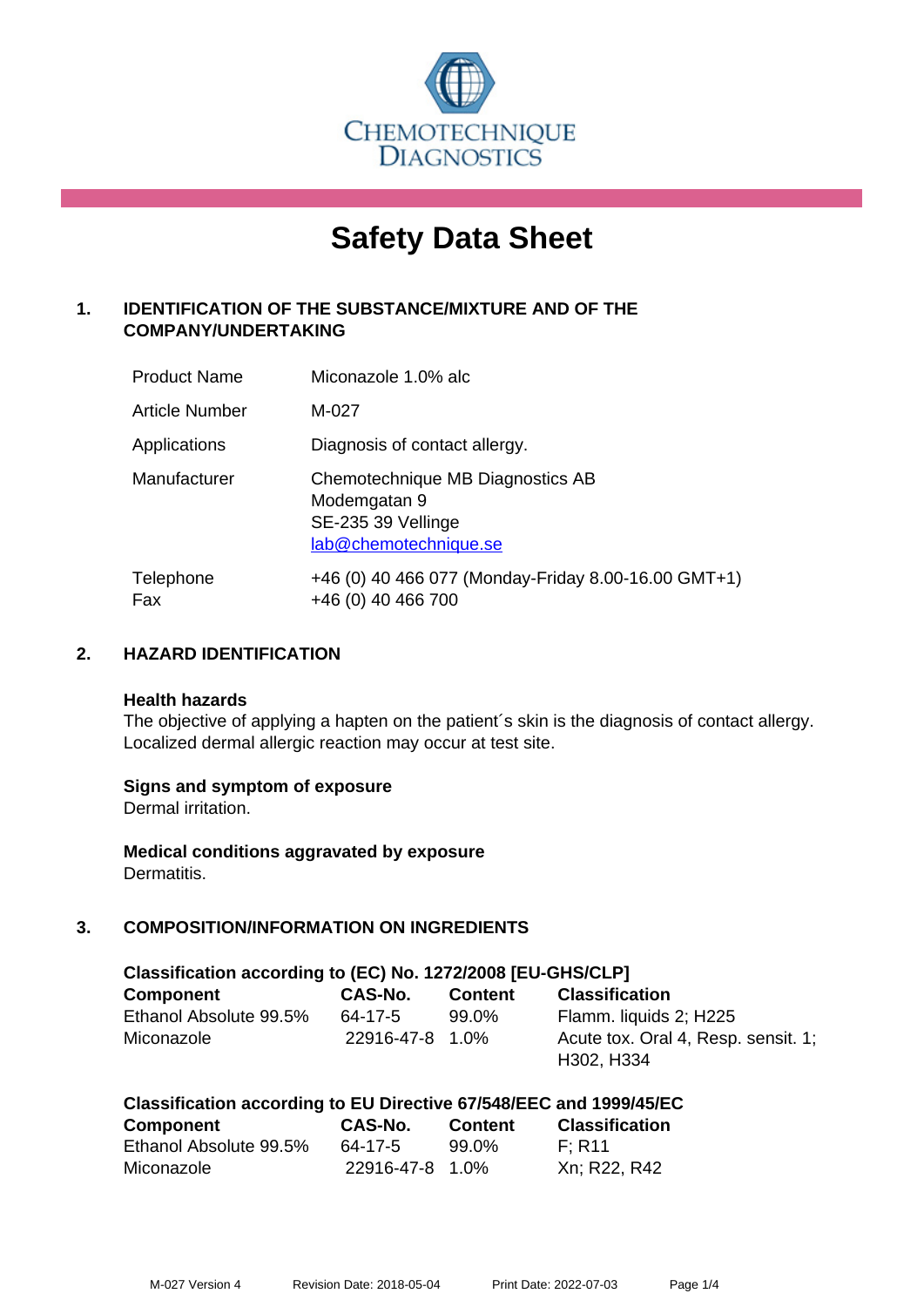#### **4. FIRST AID MEASURES**

**Emergency and first aid procedures** Obtain medical attention.

#### **5. FIRE-FIGHTING MEASURES\***

#### **Suitable extinguish media**

Water spray, foam, dry powder or CO2 powder

#### **Fire- and explosion risks**

Very flammable. Vapors can form explosive mixtures with air. The vapors are heavier than air and can spread along the ground.

#### **Fire extinguishing methods**

Containers in the vicinity of the fire should be moved or cooled down with water. Wear selfcontained respiratory protected device and fully protected suit at fire-fighting.

\*Data is shown for Ethanol Absolute only

## **6. ACCIDENTAL RELEASES MEASURES**

**Steps to be taken if material is released or spilled** Contain and place in a closed container.

## **7. HANDLING AND STORAGE**

**Precautions to be taken in handling and storage** Store dark at 5-8°C. Avoid extended exposure to light. Store in a well-sealed container. FOR EXTERNAL USE ONLY.

#### **8. EXPOSURE CONTROLS/PERSONAL PROTECTION**

**Respiratory protection** Not required.

**Ventilation** Local exhaust.

**Protective gloves** Disposal gloves.

**Eye protection** Not required with normal use.

#### **Work/Hygienic practices**

Wash hands after each use.

#### **9. PHYSICAL AND CHEMICAL PROPERTIES**

Odour **Odourless** 

Appearance Transparent, Colorless Liquid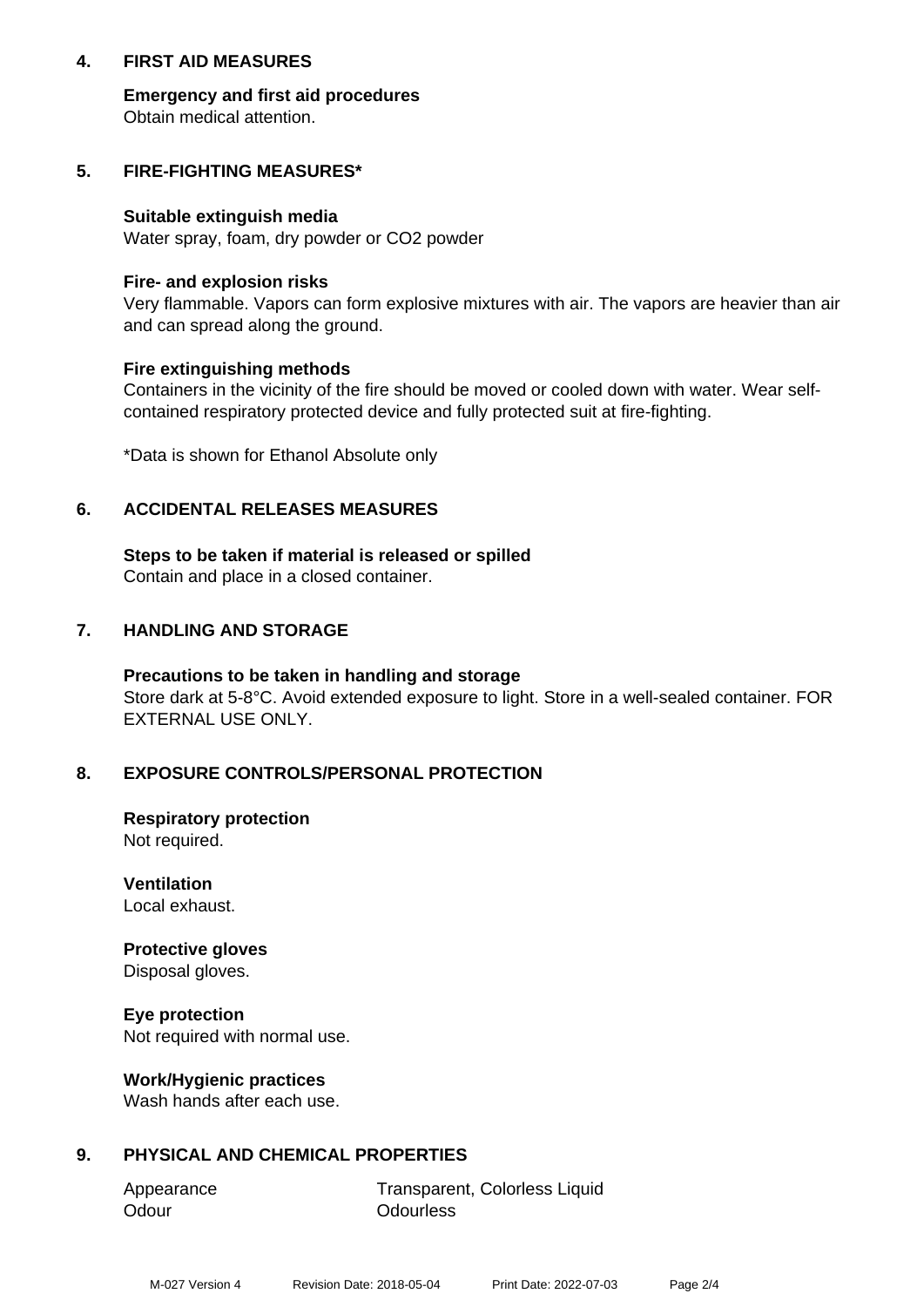| Relative density* | $0.79$ g/cm <sup>3</sup> |
|-------------------|--------------------------|
| Boiling point*    | $78.5^{\circ}$ C         |
| Flash point*      | $>12^{\circ}$ C          |
| Explosion limit*  | $3.5 - 15$ (vol-%)       |
| Vapour pressure*  | 5.9 kPa                  |

\*Data is shown for Ethanol Absolute only

## **10. STABILITY AND REACTIVITY**

#### **Incompability**

May react with strong oxidizing agents.

## **Stability**

Stable at recommended storage conditions.

#### **Hazardous byproducts**

Combustion may generate CO, CO2 and other oxides.

**Hazardous polymerization**

Will not occur.

## **11. TOXICOLOGICAL INFORMATION**

No data available.

## **12. ECOLOGICAL INFORMATION**

No data available.

#### **13. DISPOSAL CONSIDERATIONS**

#### **Waste disposal method**

Comply with federal, state/provincial and local regulation.

## **14. TRANSPORT INFORMATION**

Not dangerous goods.

# **15. REGULATORY INFORMATION**

The classification is according to the latest editions of the EU lists, and extended by company and literature data.

#### **16. OTHER INFORMATION**

#### **Text of H-statements and R-phrases mentioned in Section 3**

| Acute tox. Oral 4                   |                           | Acute toxicity, Oral (Category 4)                                            |          |
|-------------------------------------|---------------------------|------------------------------------------------------------------------------|----------|
| Flamm. liquids 2                    |                           | Flammable liquids (Category 2)                                               |          |
| Resp. sensit. 1<br>H <sub>225</sub> |                           | Respiratory sensitization (Category 1)<br>Highly flammable liquid and vapour |          |
| M-027 Version 4                     | Revision Date: 2018-05-04 | Print Date: 2022-07-03                                                       | Page 3/4 |